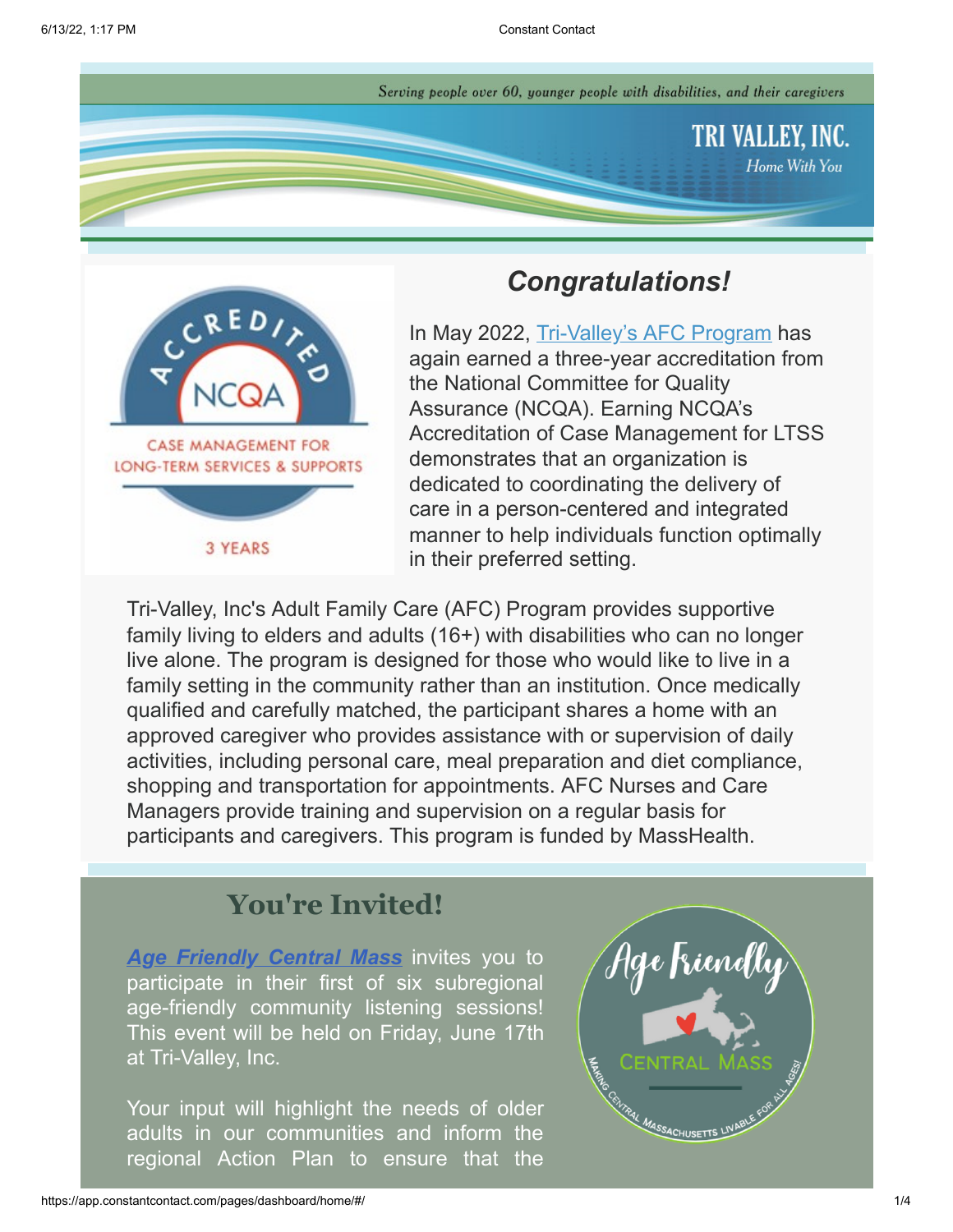needs of all residents are met to age in place equitably, comfortably, and safely.

The Southwest subregional community listening session is geared toward residents of **Auburn, Charlton, Dudley, Oxford, Southbridge, Sturbridge, and Webster.**

**\*\*Note: 90 person capacity\*\***

*[More Information](https://www.trivalleyinc.org/events/age-friendly-central-mass-community-listening-session/)*



Elder abuse is a hidden tragedy, and the signs are not always easily recognizable. It can include physical, emotional, and sexual abuse but also financial exploitation and neglect – including self-neglect. June 15th is World Elder Abuse Awareness Day. It is everyone's responsibility to be vigilant and make a report when you have concerns about an elder.

The World Health Organization reported that around 1 in 6 people 60 years and older experience some form of abuse in community settings during the past year. Rates of elder abuse increased during the COVID-19 pandemic as many elders were isolated or did not have as access to care.

Elder abuse can lead to serious physical/medical issues and long-term psychological concerns. Elder abuse is predicted to continue to grow as the population ages. Your help can be critical in preventing elder abuse.

If you suspect that someone 60 years of age or older is suffering from abuse, neglect or exploitation make a report by calling **1-800-922-2275** or file an online report at **[mass.gov](https://www.mass.gov/how-to/report-elder-abuse)** and search for elder abuse report.

*Your report can make a difference in an elder's life.*

## **Juneteenth**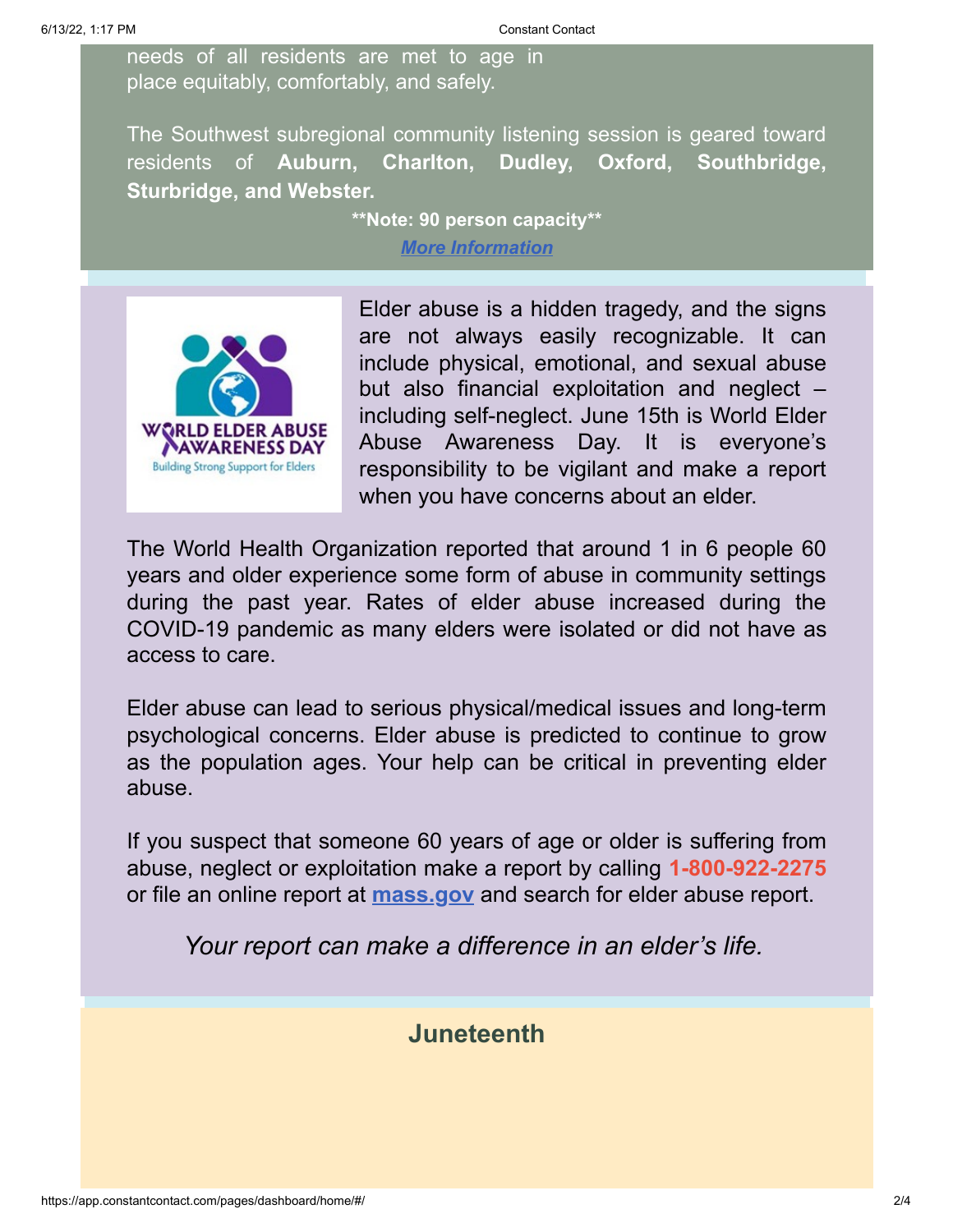

Juneteenth may be a more recent national holiday in the U.S. but this day has been celebrated for 156 years. Union soldiers announced the end of the Civil War and slavery in Galveston, Texas in 1865. Freedom celebrations began that following year in Texas. This day of celebration first became known as *Jubilee Day* and was celebrated annually. Click on the link below to learn more about events in your area!

**[Juneteenth Events in Massachusetts](https://www.google.com/search?q=juneteenth+events+massachusetts&rlz=1C1CHBF_enUS988US988&oq=juneteenth+celebrations+mas&aqs=chrome.2.69i57j0i22i30l3j0i390l3.6845j1j4&sourceid=chrome&ie=UTF-8&ibp=htl;events&rciv=evn&sa=X&ved=2ahUKEwjFjK3Vz6P4AhWXg3IEHSO4D5YQ8eoFKAJ6BAgQEA8&sxsrf=ALiCzsb9rFB0-m1znMvJrAVkN94YPLmD_w:1654889464421#htivrt=events&htidocid=L2F1dGhvcml0eS9ob3Jpem9uL2NsdXN0ZXJlZF9ldmVudC8yMDIyLTA2LTE3fDc2OTIwNjI4Njc2OTg5MTAxMzM%3D&fpstate=tldetail)**

### **Resources and Tips to Help You**

- [June is Alzheimer's & Brain Awareness Month](http://alz.org/)
- [Worcester LGBT Elder Network](https://myemail.constantcontact.com/WLEN-LGBT-News-for-Older-Adults-in-Central-Massachusetts.html?soid=1102564336837&aid=IAAXfGvbSw0)
- [Tri-Valley, Inc.'s Events' Calendar](https://www.trivalleyinc.org/events-calendar/)

Tri-Valley, Inc., a private, non-profit agency, receives funding from the Commonwealth of Massachusetts through the Executive Office of Elder Affairs and federal financial support under the Older Americans Act furnished by the Central Mass Agency on Aging and the Massachusetts Executive Office of Elder Affairs. Funds are also received from public and private sources.



Tri-Valley, Inc. | 10 Mill Street, Dudley, MA 01571

Unsubscribe {recipient's email}

Update Profile | [Constant Contact Data Notice](https://www.constantcontact.com/legal/customer-contact-data-notice)

Sent by [acournoyer@tves.org](mailto:acournoyer@tves.org) powered by